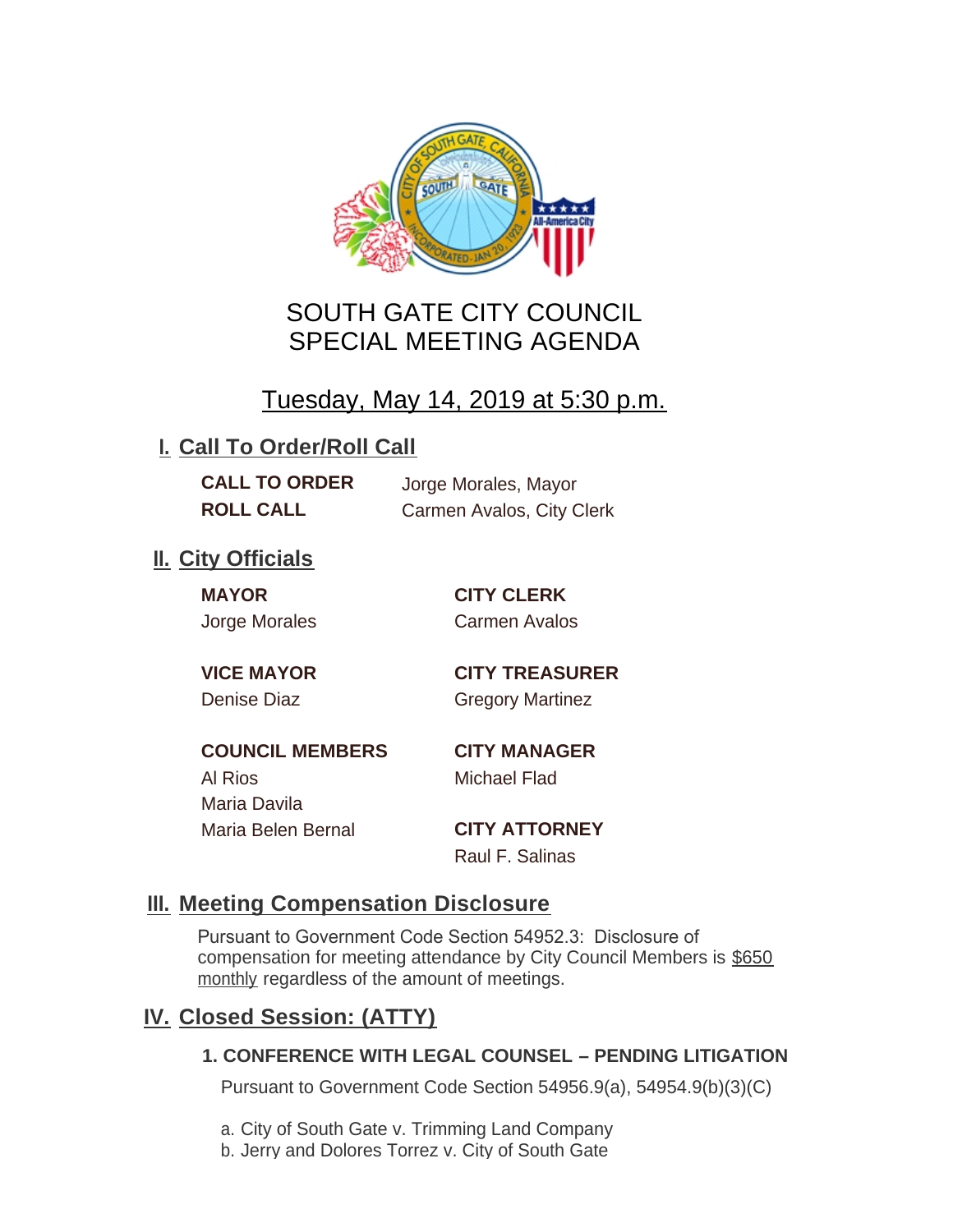- b. Jerry and Dolores Torrez v. City of South Gate c. Trimming Land Company v. City of South Gate
- d. State Farm Insurance v. Trimming Land Company

#### **2. CONFERENCE WITH LEGAL COUNSEL – ANTICIPATED LITIGATION**

Pursuant to Government Code Section 54956.9(c)

Two (2) - Potential Cases

#### **3. CONFERENCE WITH LEGAL COUNSEL – THREATENED LITIGATION**

Pursuant to Government Code Section 54956.9(b)(3)(D)&(E)

One (1) - Potential Case

#### **4. CONFERENCE WITH LEGAL COUNSEL – REAL PROPERTY NEGOTIATIONS**

Pursuant to Government Code Section 54956.8

Property APN: 6232-003-015 Property: 8618 Garfield Ave., South Gate, California 90280 City Negotiator: Michael Flad, City Manager Negotiating with: El Paseo Center, SPE LLC Under Negotiation: Terms of Lease

Property APN: 6204-025-039 Property: 9019 Long Beach Boulevard, South Gate, California 90280 City Negotiator: Michael Flad, City Manager Negotiating with: Jon Ungvari Co. Trust Under Negotiation: Terms of Sale

### **Special Meeting Adjournment V.**

I, Carmen Avalos, City Clerk, certify that a true and correct copy of the foregoing Meeting Agenda was posted on May 9, 2019 at 12:00 p.m., as required by law.

Carmen Avalos, City Clerk

Materials related to an item on this Agenda submitted to the City Council after distribution of the agenda packet are available for public inspection in the City Clerk's Office